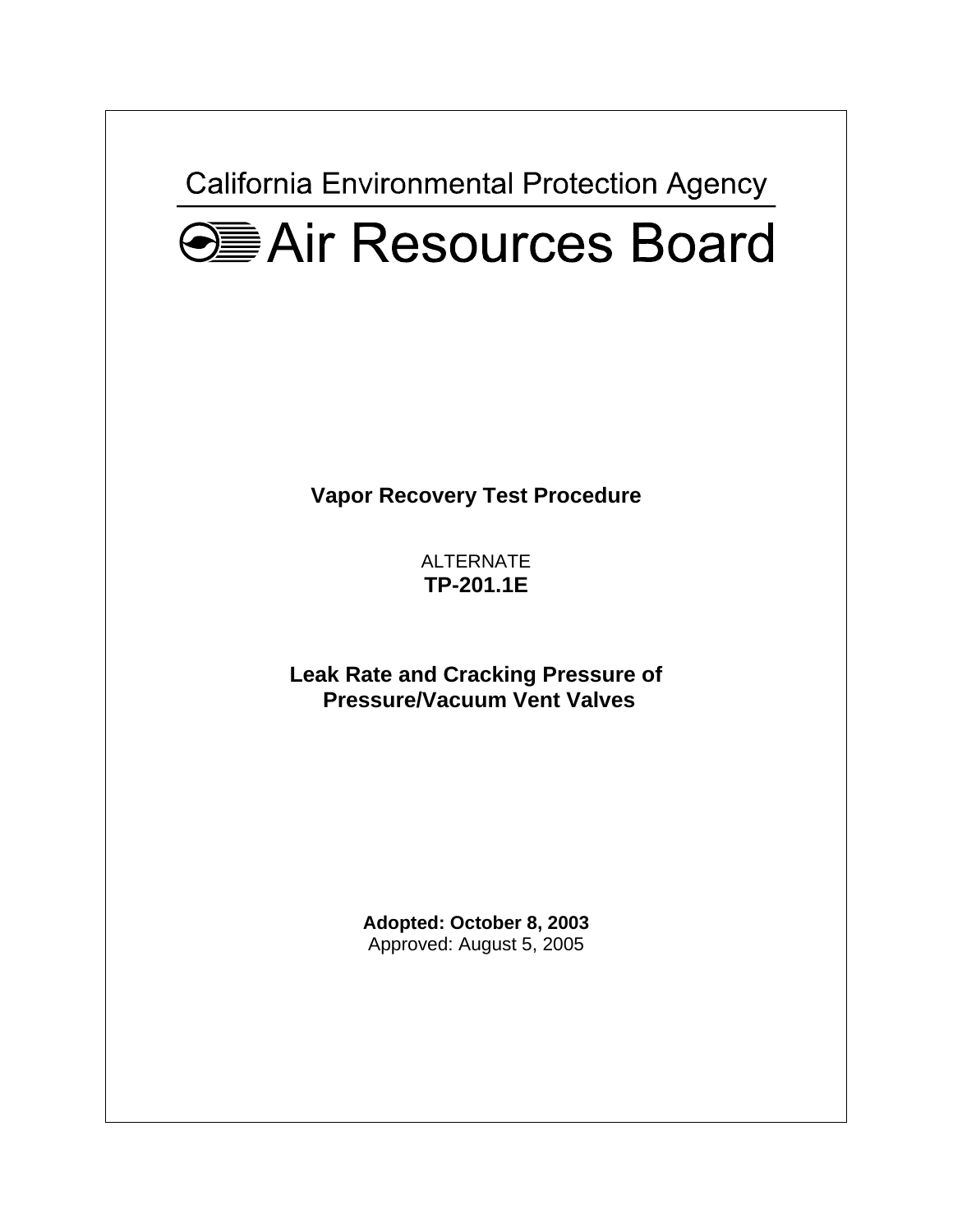## **California Environmental Protection Agency Air Resources Board**

### **Vapor Recovery Test Procedure**

### **Alternate TP-201.1E (Approved August 2005)**

### **Leak Rate and Cracking Pressure of Pressure/Vacuum Vent Valves**

Definitions common to all certification and test procedures are in:

#### **D-200 Definitions for Vapor Recovery Procedures**

For the purpose of this procedure, the term "CARB" refers to the California Air Resources Board, and the term "Executive Officer" refers to the CARB Executive Officer or his or her authorized representative or designate.

#### **1. PURPOSE AND APPLICABILITY**

The purpose of this procedure is to determine the pressure and vacuum at which a Pressure*/*Vacuum vent valve (P/V valve) actuates, and to determine the volumetric leak rate at a given pressure as specified in CP-201, Certification Procedure for Vapor Recovery Systems at Gasoline Dispensing Facilities. This procedure is applicable for certification and compliance testing of P/V valves.

#### **2. PRINCIPLE AND SUMMARY OF TEST PROCEDURE**

 The volumetric leak rate of a P/V valve is determined by measuring the positive and negative flow rates at corresponding pressures. The positive and negative cracking pressures of the valve are determined by measuring the pressure at which the P/V valve "cracks" as defined by this test procedure. With the exception of certification testing performed by the Executive Officer, these measurements are determined by removing the P/V valve and conducting the test on a test stand. A flow metering device is used to introduce flow while measuring pressure.

 For the positive and negative cracking pressure tests, three replicate test runs shall be conducted sequentially and the average of the three runs used for the result of the test.

 The P/V valve shall not be cracked (i.e., by test or vapor recovery system personnel) prior to the first pressure/vacuum cracking test each day (i.e., each certification or compliance test day). The "1<sup>st</sup> crack" per test day should be included in the average result reported. While P/V valve operation as associated with the GDF will not be monitored, there must be no maintenance or testing of the P/V valve for at least twenty-four hours prior to the pressure/vacuum cracking tests.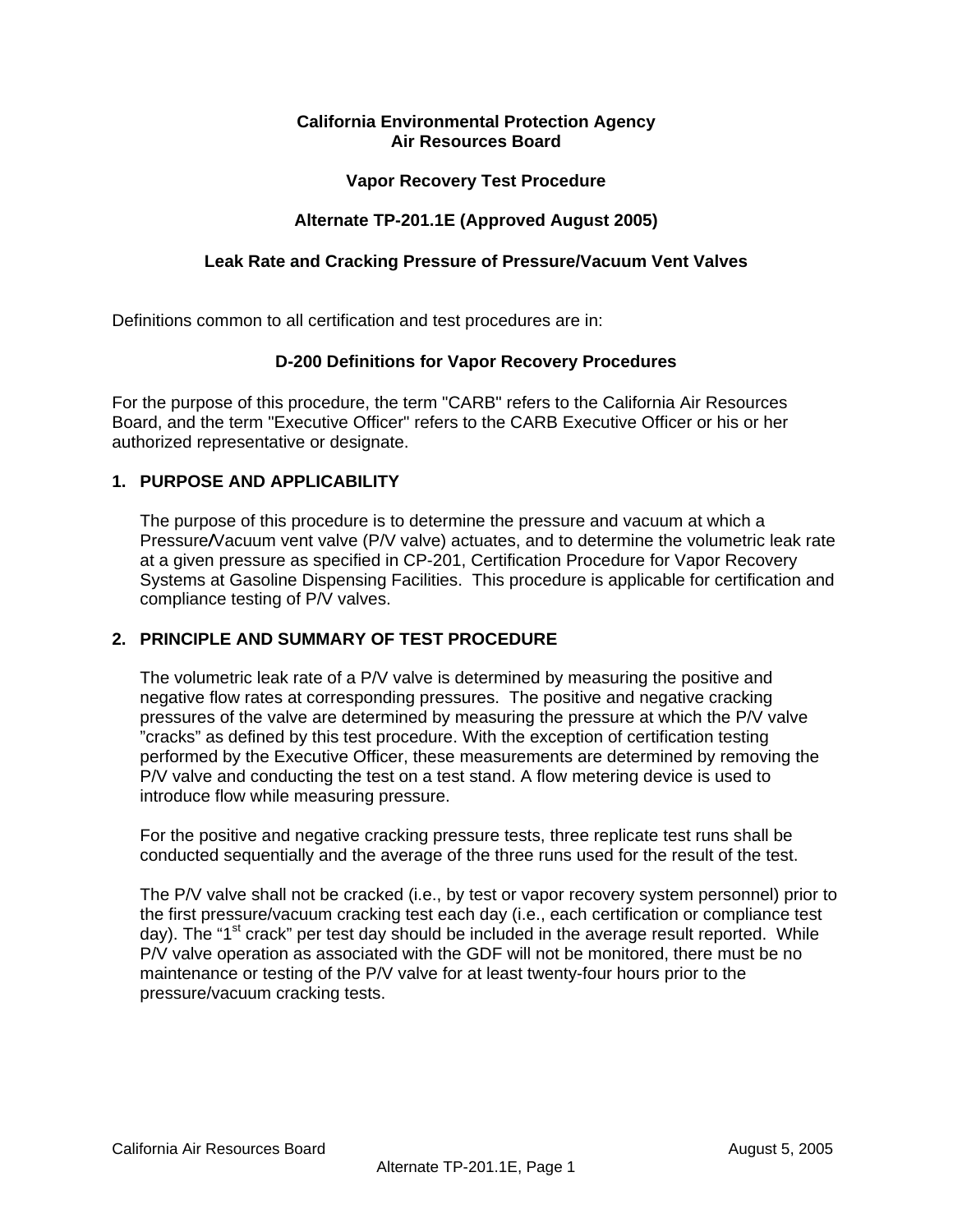# **3. BIASES AND INTERFERENCES**

- **3.1** Installing a P/V valve onto the test stand in a manner that is not in accordance with the manufacturer's recommended installation instructions can produce erroneous results.
- **3.2** Leaks in the test stand or test equipment can produce erroneous results.
- **3.3** For certification testing, ball valves used to isolate P/V valves on vent stacks may leak if not functioning correctly or if not closed completely. Such conditions may lead to erroneous results in the leak rate determinations. Leak rate test results not meeting the CP-201 standards should not be considered as due solely to the P/V valve unless the ball valve is demonstrated to be leak free. (Note: installation of ball valves is prohibited except for at certification sites)

# **4. METHOD SENSITIVITY, RANGE, AND PRECISION**

- **4.1** Positive and Negative Cracking Pressures: The sensitivity and range of the tests are dependent on the minimum readability and measurement range of the manometer (see Section 5.4). The method precision has been estimated to be  $+$  9.3% and  $+$ 4.0% for the positive and negative cracking pressure tests, respectively. Note though that this precision was based on a limited data set and may be reviewed/updated by the Executive Officer as additional information becomes available.
- **4.2** Positive and Negative Leak Flow Rates: The sensitivity and range of the tests are dependent on the minimum readability and measurement range of the mass flow meters (see Section 5.5). The method precision for leak flow rates has not been estimated and may be added by the Executive Officer as additional information becomes available.

# **5. EQUIPMENT**

- **5.1** Nitrogen. Use commercial grade gaseous nitrogen in a high-pressure cylinder equipped with a pressure regulator. As an alternative, compressed air may be used to pressurize to the minimum working pressure required by the mass flow meter (note; in this case the MFM must be calibrated with compressed air).
- **5.2** Ballast Tank. If required, use a commercially available tank (2 gallon minimum), capable of being pressurized or evacuated (placed under vacuum) to the minimum working pressure required by the flow-metering device(s).
- **5.3** Vacuum Pump or Vacuum Generating Device. Use a commercially available vacuum pump or equivalent, capable of evacuating the ballast tank or test stand to the minimum working pressure required by the flow-metering device.
- **5.4** Electronic Pressure Measuring Device (manometer(s)). Minimum readability shall be 0.01 inches  $H_2O$  with measurement range(s) to include at least up to  $+10$  and  $-20$ inches H<sub>2</sub>O with a minimum accuracy of plus or minus 0.05 inches H<sub>2</sub>O. For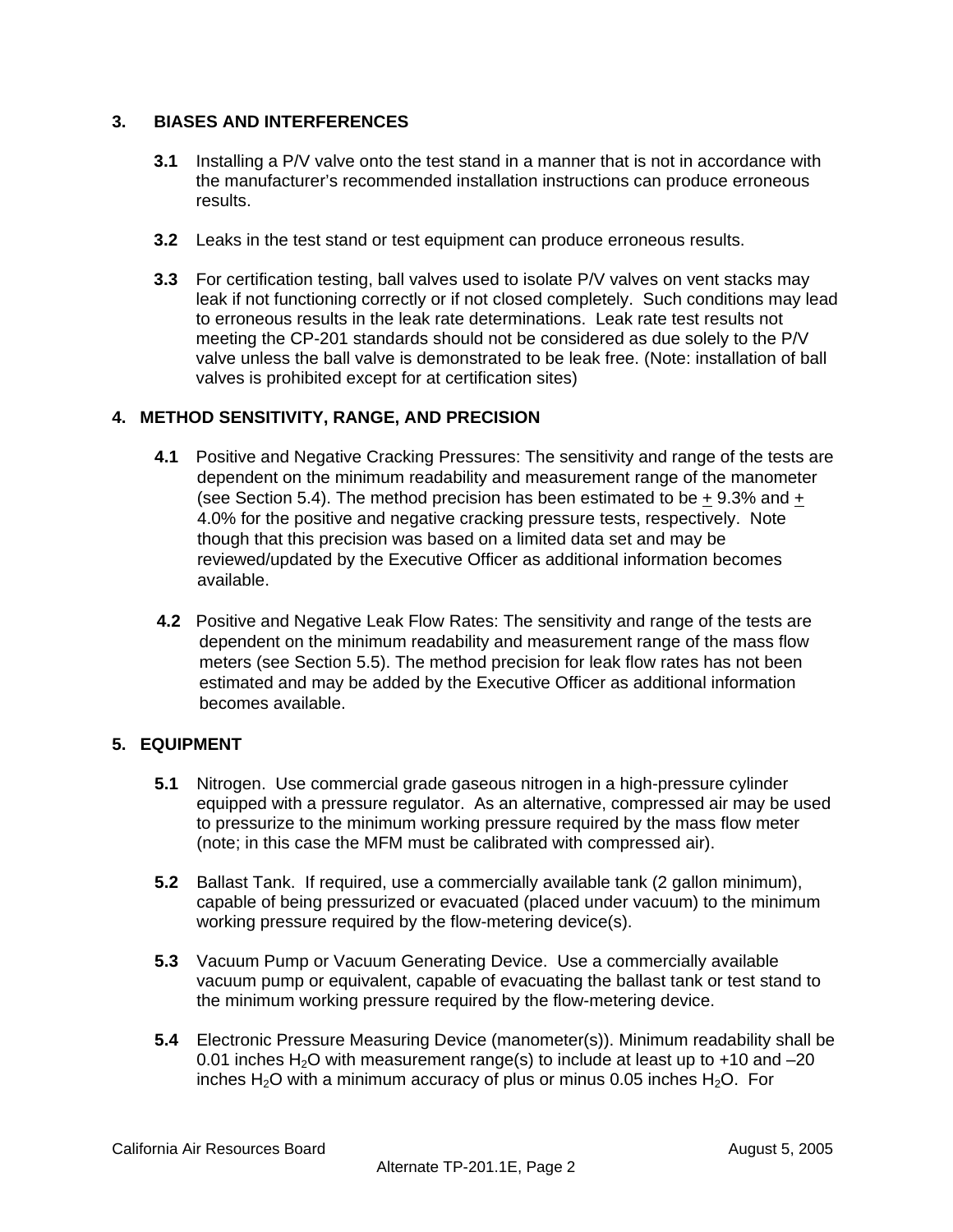certification purposes, it is recommended that the electronic manometer have the capability to log the maximum/minimum pressures achieved during the test runs.

- **5.5** Flow Metering Device(s). Use a mass flow meter (MFM) as described below to measure or introduce a flow rate.
	- **5.5.1** Mass Flow Meter. The minimum readability shall be 1.0 ml/min (0.0021 CFH) with a minimum full-scale accuracy of  $\pm 1.0$  percent. The meter may be used for both positive and negative flow rates by reconfiguring the pressure or vacuum lines. A MFM with a full scale reading of 20 milliliters per minute (ml/min) will be used to measure flow rates of less than 20 ml/min and a MFM with a full scale reading of 200 ml/min will be used to measure flow rates from 20 ml/min to 200 ml/min.
	- **5.5.2** Needle Valves. The test assembly shall be equipped with a high precision needle valve to accurately adjust the flow settings for the leak rate and cracking tests.
- **5.6** Test Assembly (or Test Stand). Use a test assembly as shown in Figure 1*,* or equivalent. The test assembly shall be equipped with at least two (2) ports used for introducing flow and measuring pressure. Use a bypass valve to enable setting the required flow without pressurizing the P/V valve. Once the required flow rate is set, the bypass valve shall be closed to route the flow into the assembly and pressurize the P/V valve to check cracking pressure.

A 6-liter surge tank (such as shown in Figure 1) will be placed in the test line between the bypass valve and the P/V valve for positive and negative cracking pressure tests. The surge tank is not used in the test assembly for the leak rate tests.

**5.7** For certification testing, the P/V valve will normally be isolated on the vent stack with a ball valve and tested in place at the facility. However, "bench" testing of P/V valves may also be conducted for certification purposes.

# **6. PRE-TEST PROCEDURES**

- **6.1** All manometer(s) shall be bench tested for accuracy using a reference gauge, incline manometer or National Institute of Standards and Technology (NIST) traceable standard at least once every six (6) months. Accuracy checks shall be performed at a minimum of 5 points (e.g., 10, 25, 50, 75 and 90 percent of full scale) each for both positive and negative pressure readings. Accuracy shall meet the requirements of Section 5.4.
- **6.2** Electronic manometers shall be allowed to 'warm-up' for a minimum of 10 minutes and zeroed to atmosphere immediately prior to each test. The manometer must not be zeroed while connected to the test equipment.
- **6.3** The MFMs shall be tested for accuracy using a reference meter or NIST traceable standard. Accuracy checks shall be performed at a minimum of five points (e.g., at 10, 20, 50, 80 and 100 percent of full-scale range) and shall take place at a minimum of once every six (6) months. Accuracy shall meet the requirements of Section 5.5.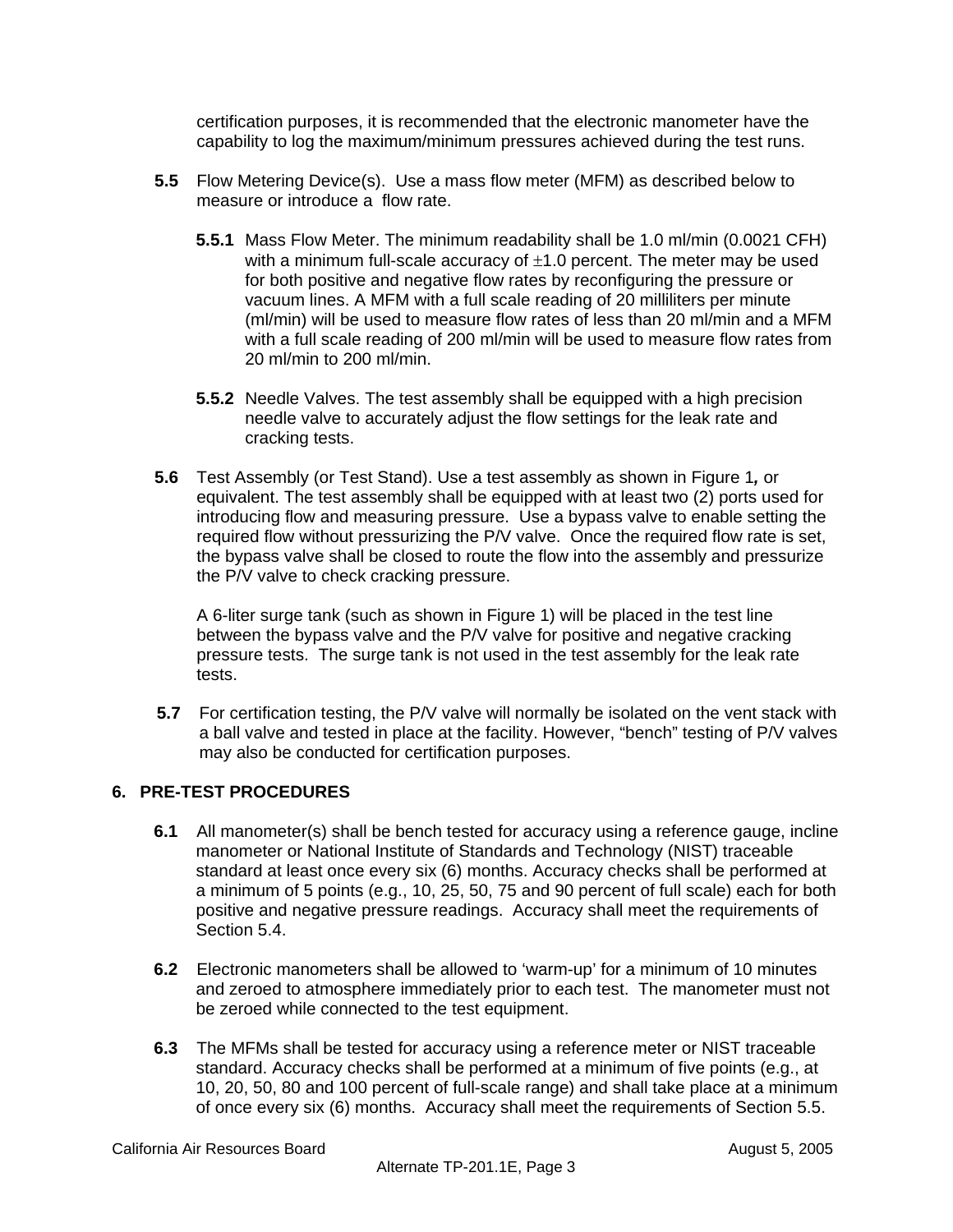The accuracy checks should be conducted at 1) 10 psig inlet pressure and 2) -25 inches mercury outlet vacuum (as used for the negative leak and cracking tests).

- **6.4** Perform an equipment leak check.
	- **6.4.1** If testing a P/V valve on a test stand, install a 2-inch cap onto the NPT threads in place of the P/V Valve using pipe sealant or Teflon tape. If the site is equipped with ball valves and test ports (i.e., for certification sites), connect the two test lines (that would normally be connected to the test ports on the vent stack) to each other using a quick connect coupler (see Figure 2).
	- **6.4.2** Check all fittings for tightness and proper assembly.
	- **6.4.3** Conduct the positive and negative leak rate tests as specified in Sections 7.2 and 7.4, respectively.
	- **6.4.4** If the measured leak rate is  $\leq$  2 ml/min then proceed to Section 7.
	- **6.4.5** If the measured leak rate is  $> 2$  ml/min then troubleshoot and resolve the leak problem before proceeding to Section 7.

# **7. TEST PROCEDURE**

- **7.1** If using a test stand, Install the P/V valve in an upright position following the installation instructions provided by the manufacturer. Incorrectly installing the valve will invalidate any pressure versus flow rate measurement. If conducting a certification test with the P/V valve installed on the vent pipe, configure the test assembly per Figure 1.
- **7.2** Positive Leak Rate. Slowly open the needle valve on the test assembly until the pressure stabilizes at the positive leak rate pressure described in Section 3 of CP-201, system application, or value listed in the Executive Order. Maintain steady state pressure for at least ten (10) seconds by using the control valve. Steady state is indicated by a pressure change of no more than  $0.05$  inches  $H<sub>2</sub>O$  on the electronic manometer. Record the final leak flow rate on the data sheet and close the control valve.

If the leak rate is greater than 75% of the required specification (e.g., > 60 ml/min for valves rated to 0.17 CFH or > 17 ml/min for valves rated to 0.05 CFH) then run the leak rate test two more times. Record the results of all runs on the data sheet and use the average to report the result of the test.

If the leak rate test result is greater than the specification stated in CP-201 then proceed to Section 7.6.

**7.3** Positive Cracking Pressure. Open the bypass valve to route the flow outside of the test assembly (to avoid prematurely pressurizing the P/V valve). Open the needle valve on the test assembly to establish a flow rate of 120 ml/min. Once the flow rate is established, close the bypass valve to route the flow into the test assembly. Observe the pressure on the electronic manometer. The P/V valve should "crack" at a pressure within the range of positive cracking pressure as described in Section 3 of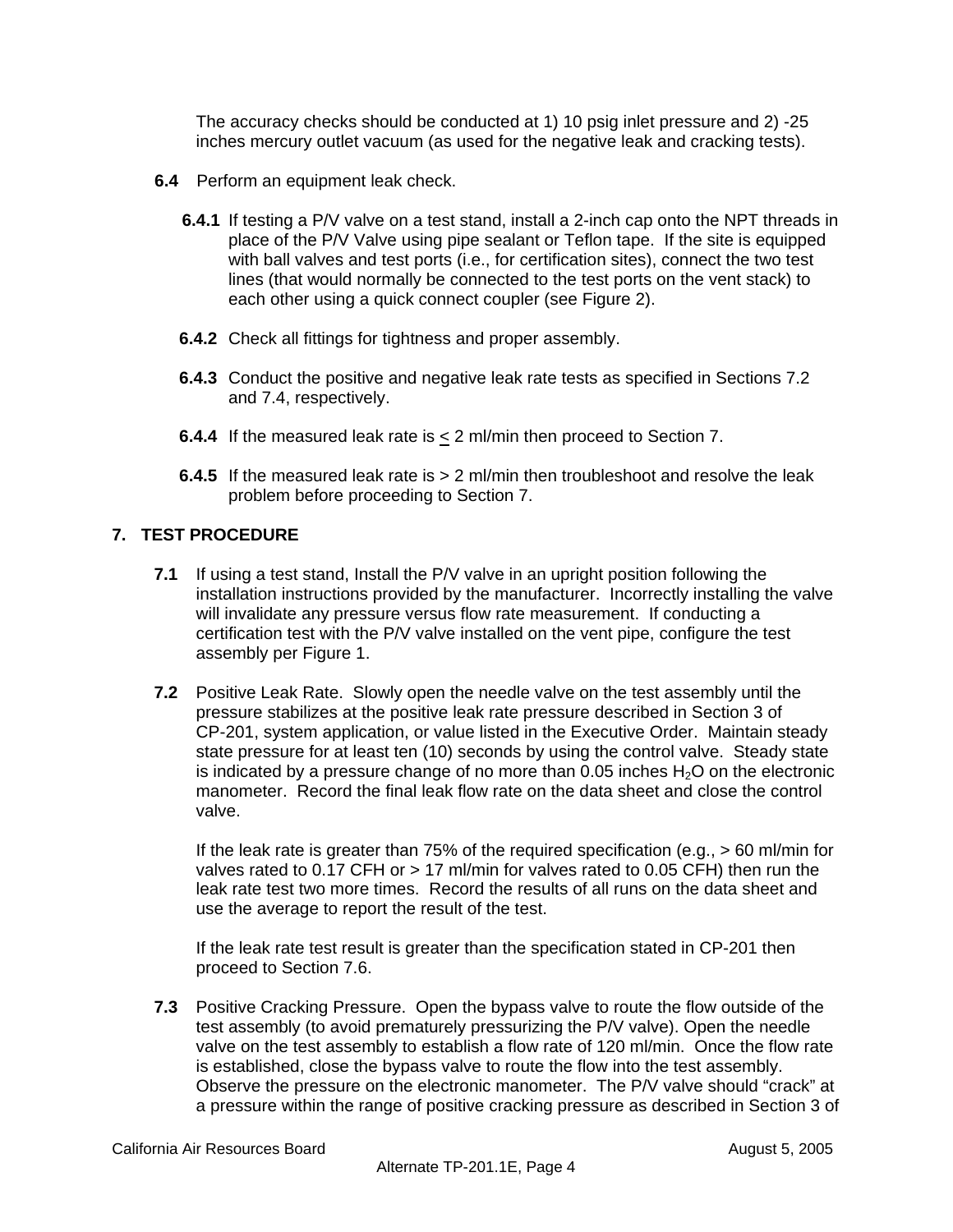CP-201, system application, or value listed in the Executive Order. This is marked by a brief peak then a slight drop in pressure. Record the cracking pressure (highest pressure achieved) on the data sheet and open the bypass valve.

Run the cracking test two more times (i.e., total of three replicates). Re-adjust the flow rate to 120 ml/min, if necessary, prior to each test replicate. Record all values on the data sheet and report the average of the three runs. For certification tests, the value recorded by the digital manometer as the maximum pressure achieved ("max hold") during the test run will be used for reporting purposes (i.e., as opposed to a visually determined value).

Note that the manometer "max hold" reading must be zeroed between each run. The maximum value logged must be checked/re-zeroed after any disconnecting/connecting of test assembly line quick connect fittings (as this may cause the maximum reading to change from zero). If it is known that the maximum reading was not zeroed (i.e., by mistake) between a previous test run and the current test run then make a note on the data sheet and re-run the replicate.

Note that care must be taken not to zero the manometer unless the manometer is disconnected from the test assembly and is open to atmosphere. Zeroing the manometer while it is connected to the test assembly may cause an erroneous instrument zero which could impact (invalidate) the test results.

Open the bypass valve and close the valve on the compressed nitrogen cylinder.

**7.4** Negative Leak Rate. Open the needle valve on the test assembly until the pressure stabilizes at the negative leak rate pressure described in Section 3 of CP-201, system application, or value listed in the Executive Order. Maintain steady state pressure for at least ten (10) seconds by using the control valve. Steady state flow is indicated by a pressure change of no more than 0.05 inches  $H_2O$  on the electronic manometer. Record the final flow rate on the data sheet and close the control valve.

If the leak rate is greater than 75% of the required specification (e.g., > 75 ml/min for valves rated to 0.21 CFH) then run the leak rate test two more times. Record the results of all runs on the data sheet and use the average to report the result of the test.

If the leak rate test result is greater than the specification stated in CP-201 then proceed to Section 7.6.

**7.5** Negative Cracking Pressure. Open the bypass valve to route the flow outside of the test assembly.Open the control valve on the test assembly to establish a negative flow rate of 200 ml/min. Once the correct flow rate is established, close the bypass valve to route the flow into the test assembly. Observe the pressure. The P/V valve should "crack" at a pressure within the range of negative cracking pressure as described in Section 3 of CP-201, system application, or value listed in the Executive Order. This is marked by a brief leveling off then a slight drop in vacuum. Record the cracking pressure (highest vacuum achieved) on the data sheet and open the bypass valve.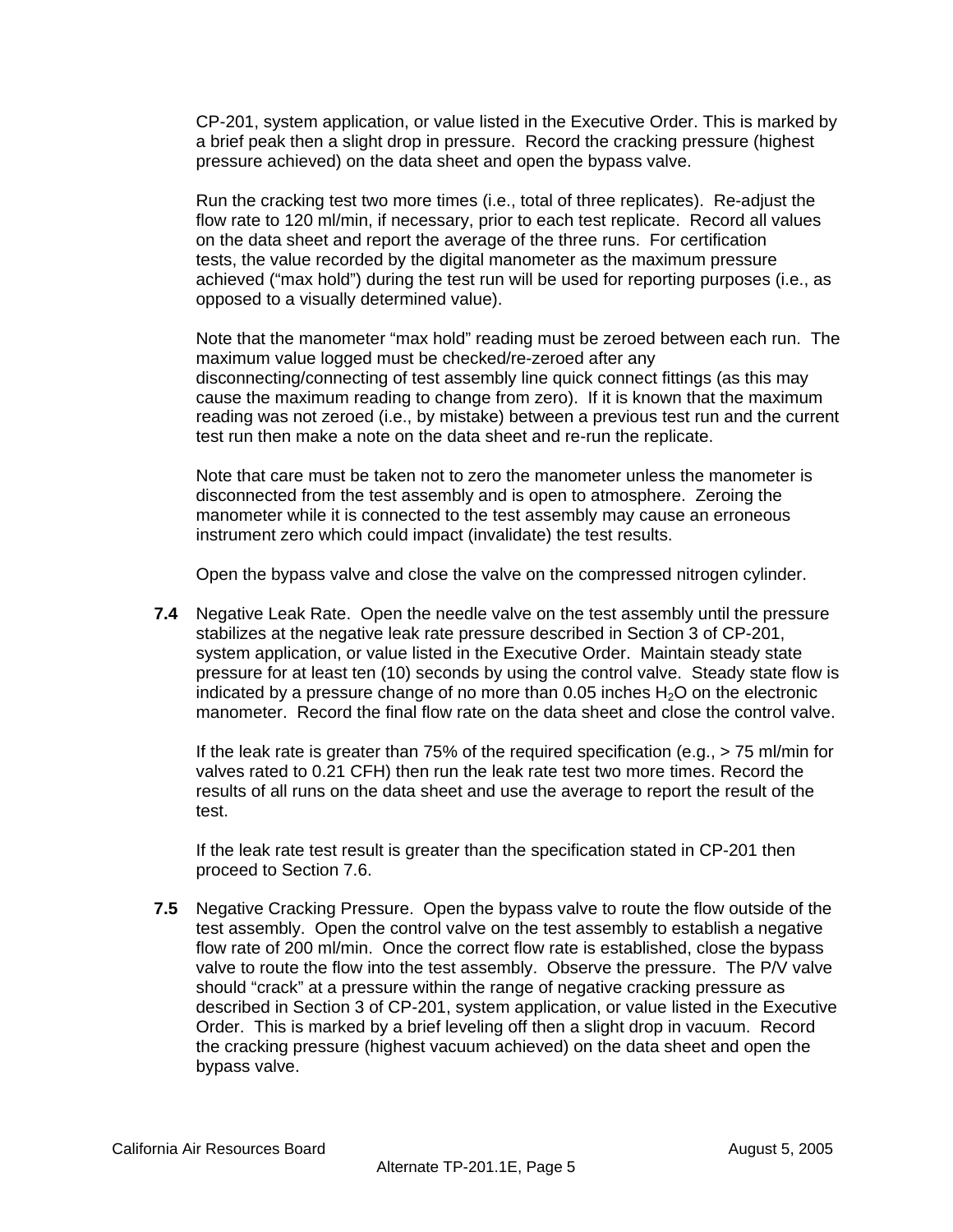Run the cracking test two more times (i.e., total of three replicates). Record all values on the data sheet and report the average of the three runs. For certification test purposes, the value recorded by the digital manometer as the maximum pressure achieved ("max hold") during the test run will be used for reporting purposes (i.e., as opposed to a visually determined value). Also see the "note" in Section 7.3 for cautions on the use of the digital manometer.

**7.6** Leak Rate Failure. If the P/V valve fails the positive or negative leak rate test, then disconnect the lines from the quick connect fittings on the P/V valve vent pipe (or test stand). Connect the two lines to each other using a female/female quick connect coupler (see Figure 2). Run the leak rate procedure (as specified in Section 7.2) to verify that there is no leak in the test assembly (i.e., exactly as used during the test that failed). This will be using the 0-200 ml/min MFM. If the result of the check on this configuration of the test assembly shows a leak (i.e.,  $> 10$  ml/min; i.e., > 5% of full scale) then troubleshoot and resolve the leak point and re-run the P/V valve leak rate test.

If the result of the above leak rate test is  $\leq$  10 ml/min, then reconfigure the test assembly to use the 0-20 ml/min MFM and re-conduct the leak rate test. If the result of the check on the test assembly shows a leak problem (i.e.,  $\geq 2$  ml/min) then troubleshoot and resolve the problem and re-run the P/V valve leak rate test.

If no leak rate greater than 2 ml/min is observed in the test assembly, then remove the P/V valve (refer to Figure 1), cap the 2" vent pipe and conduct the leak rate procedure (as specified in Section 7.2) to verify that there is no leak (i.e.,  $\geq 2$  ml/min) in the ball valve.

If the results of the checks on the test assembly and P/V vent ball valve show no leaks then report the average of results of the three P/V valve test replicates.

As noted in Section 3.2 and 3.3, leak rate test results not meeting the CP-201 specifications should not be considered as due solely to the P/V valve unless the test equipment and ball valve are demonstrated to be leak free.

# **8. CALCULATING RESULTS**

**8.1** Commonly used flow rate conversions:

1 CFH = 471.95 ml/min

 Examples: 0.21 CFH \* 471.95 ml/min/CFH = 99 ml/min  $0.17$  CFH  $*471.95$  ml/min/CFH = 80 ml/min 0.05 CFH \* 471.95 ml/min/CFH = 24 ml/min

- **8.2** The individual replicate runs will be reported to three significant figures and the average of the three runs will be reported to two significant figures.
- **8.3** Reporting Results with Tolerance for Testing Error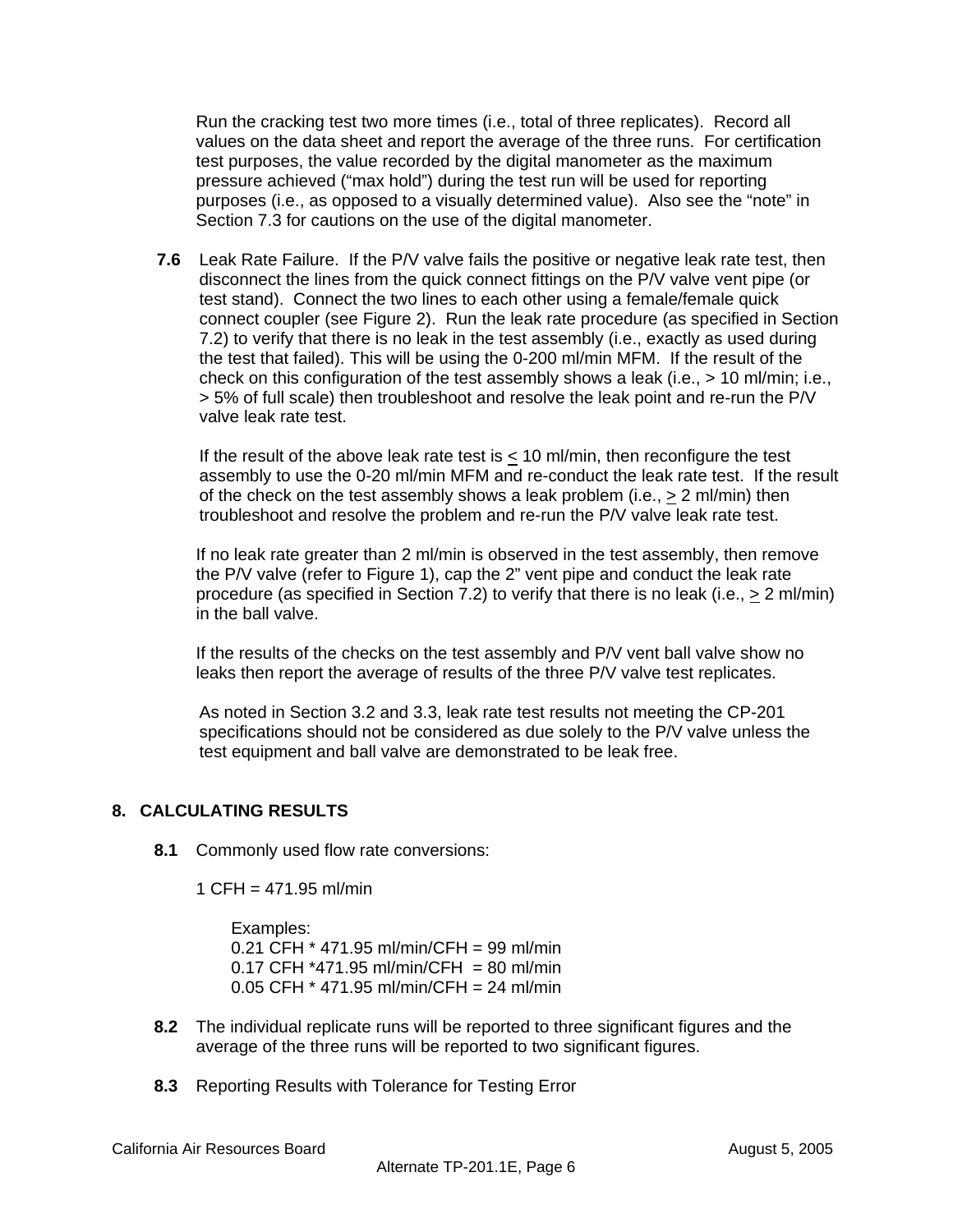If the reporting policy allows a tolerance for testing error, the range of cracking pressures represented by the test result, including testing error, shall be calculated as follows:

 $TR_{el} = TR - E (TR)$ 

 $TR_{\text{eu}} = TR + E (TR)$ 

Where:  $TR_{el}$  = lower limit of the test result including allowable test error

 $TR<sub>eu</sub>$  = upper limit of the test result including allowable test error

 $TR =$  the result from Section 9.2

 $E =$  the allowable testing error, percent

## **9. REPORTING RESULTS**

- **9.1** Record the station or location name, address and tester information on Form 1.
- **9.2** Record the P/V valve manufacturer's name, model number and manufacture date (date stamp) on Form 1.
- **9.3** Record the results of the test(s) on Form 1. Use additional copies of Form 1 if needed to record additional P/V Valve tests.
- **9.4** Alternate data sheets or Forms may be used provided they contain the same parameters as identified on Form 1.
- **9.5** Use the formulas and example equation provided in Section 9 to convert the flow measurements into units of ml/min.
- **9.6** For certification testing, compare results to the performance specifications listed in Table 3-1 of CP-201 or as listed in the System Certification Application, applying any allowable tolerance for testing error (as specified in Section 9.3), if applicable. For compliance testing, compare the results to the performance specifications listed in the Executive Order. Circle "Pass" on the data sheet if the leak rate and cracking pressure meet the specifications. If either the volumetric leak rate or cracking pressure exceeds the manufacturer's specifications, circle "Fail" on the data sheet.

### **10. ALTERNATIVE TEST PROCEDURES**

This procedure shall be conducted as specified. Any modifications to this test procedure shall not be used unless prior written approval has been obtained from the Executive Officer pursuant to section 14 of CP-201.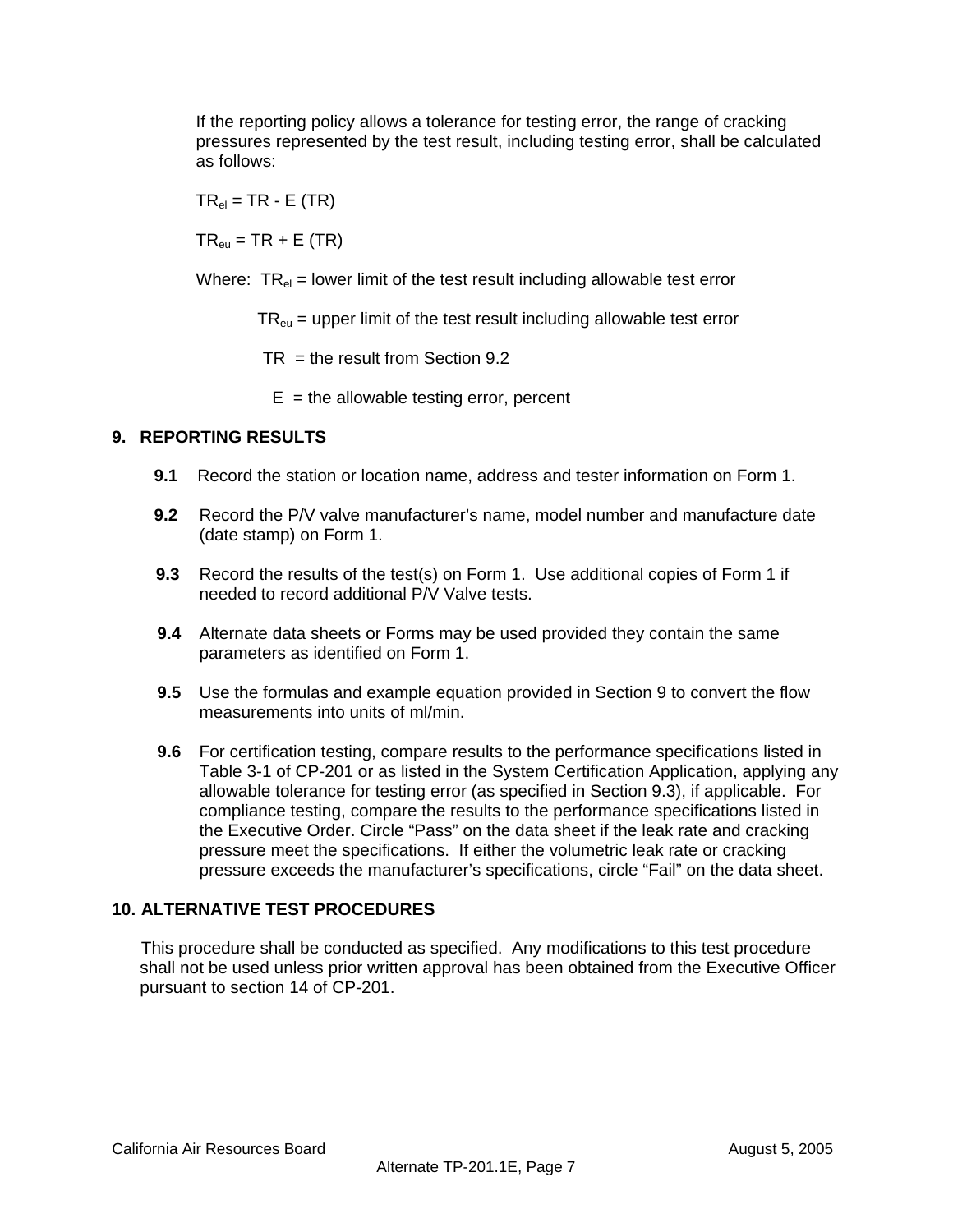# **Figure 1**



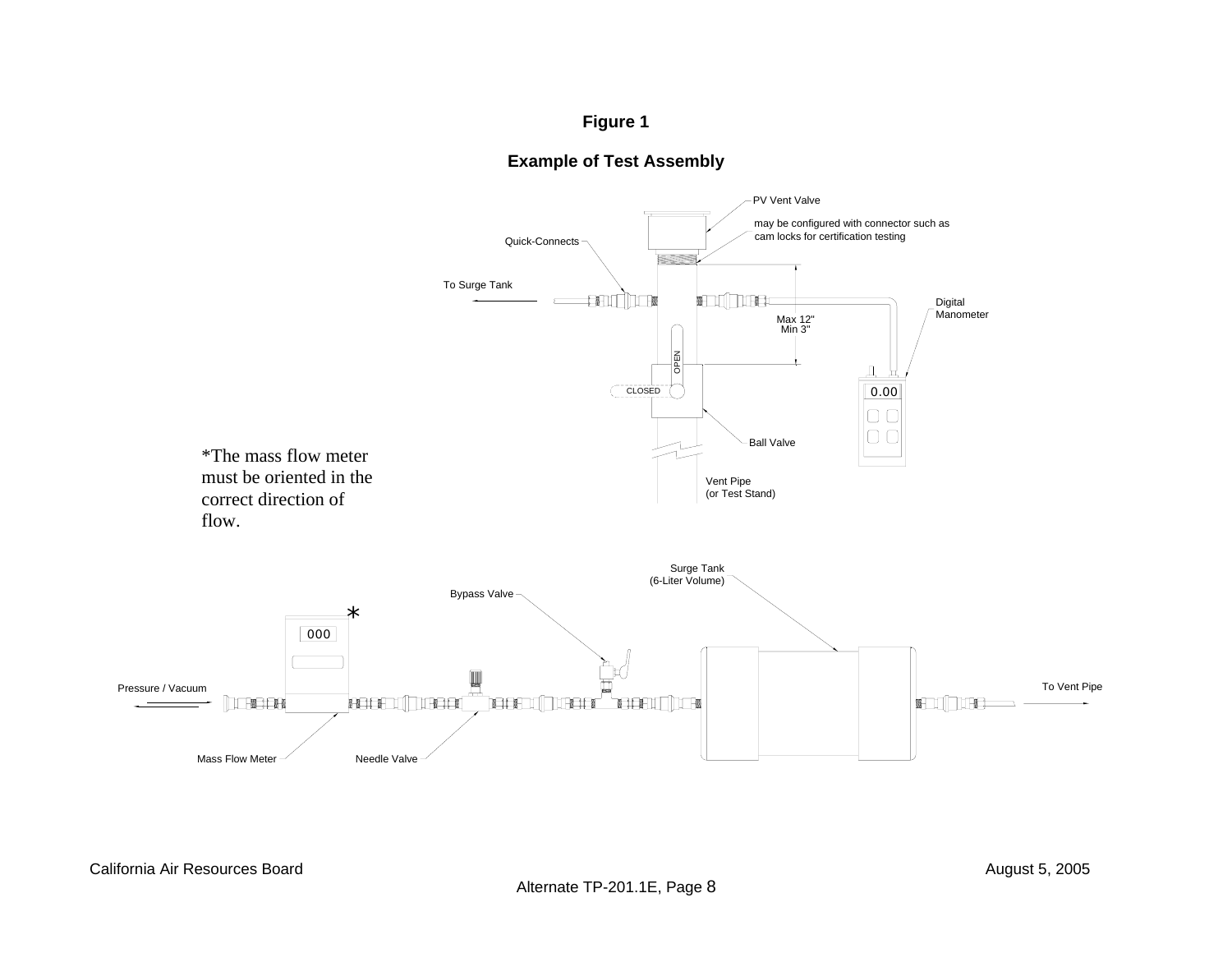**Figure 2 ¼ Inch Quick Connect Union**